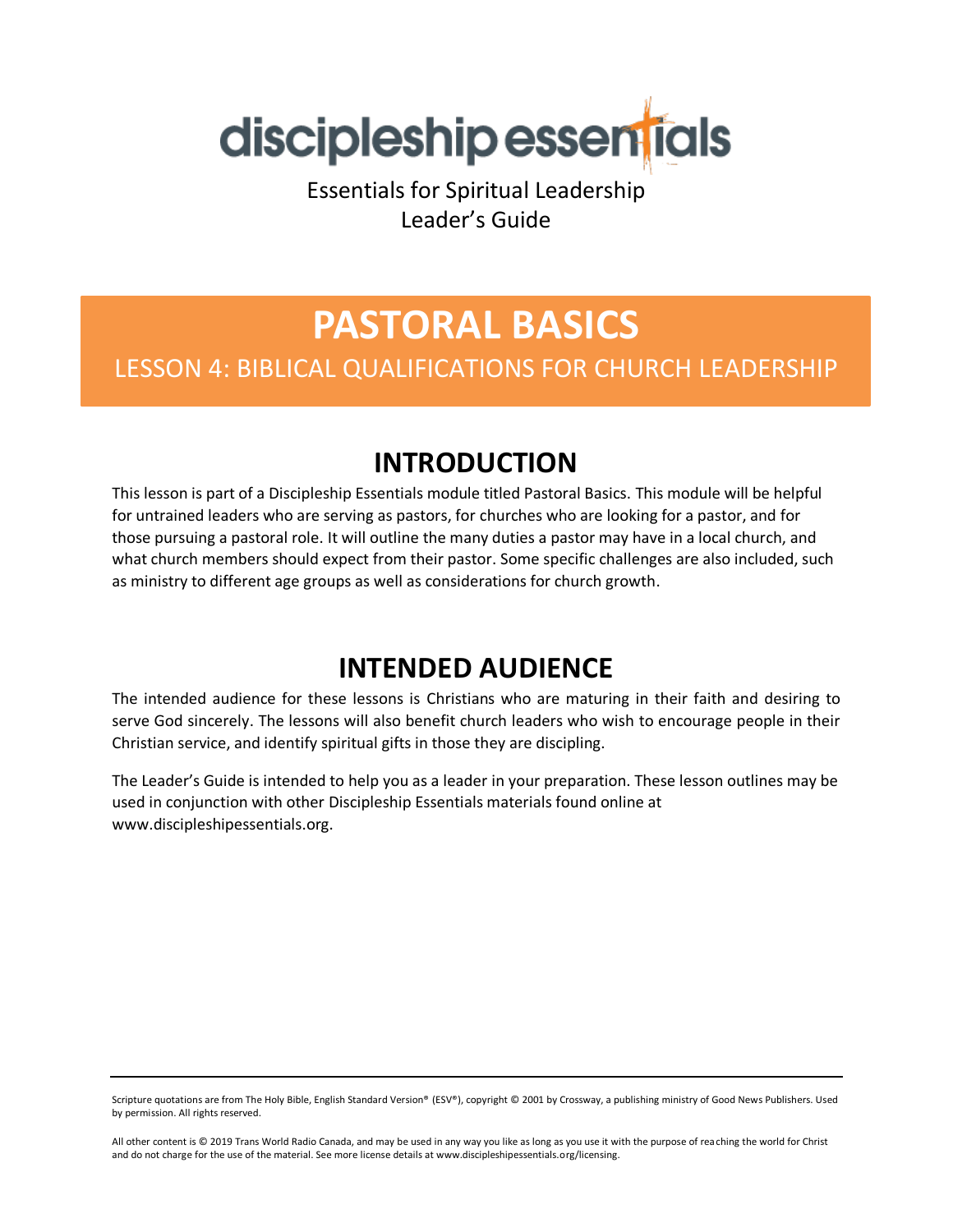## **PASTORAL BASICS** LESSON 4: BIBLICAL QUALIFICATIONS FOR CHURCH LEADERSHIP

#### **LEADER'S NOTE**

Churches of different denominations or regional affiliations set up their church governance in diverse ways. According to the New Testament, there is a variety of titles used for church leaders and a number of structures for organizing them. However, there are several guiding principles for the selection of these leaders which we will discuss in this lesson. Feel free to teach the process for determining elders, pastors and other leaders that your particular church employs. Traditions for ordination, installation, or church governance can also be discussed. Keep in mind that exact church structure and qualifications for leadership are debated among Christians, especially regarding women in leadership. You should adapt the content of this lesson to the needs of your participants and your own convictions, understanding that these are peripheral doctrines.

# **INTRODUCTION**

**PURPOSE** The Bible tells us who should be appointed to leadership roles within the church (pastors, elders and others). This lesson outlines the qualifications for

such positions.

*Select two or three of the following questions to ask the group.*

- ❖ What qualities make an ideal pastor in your opinion? What qualities would be detrimental for pastoral leadership?
- ❖ What are the benefits of having specific leaders named within the church? What difficulties arise when specific people are identified as leaders and others are not?
- ❖ What is the greatest leadership challenge facing your church? Is it too few leaders, too many, leaders not working well together, etc.? What do you feel could be done to improve the situation?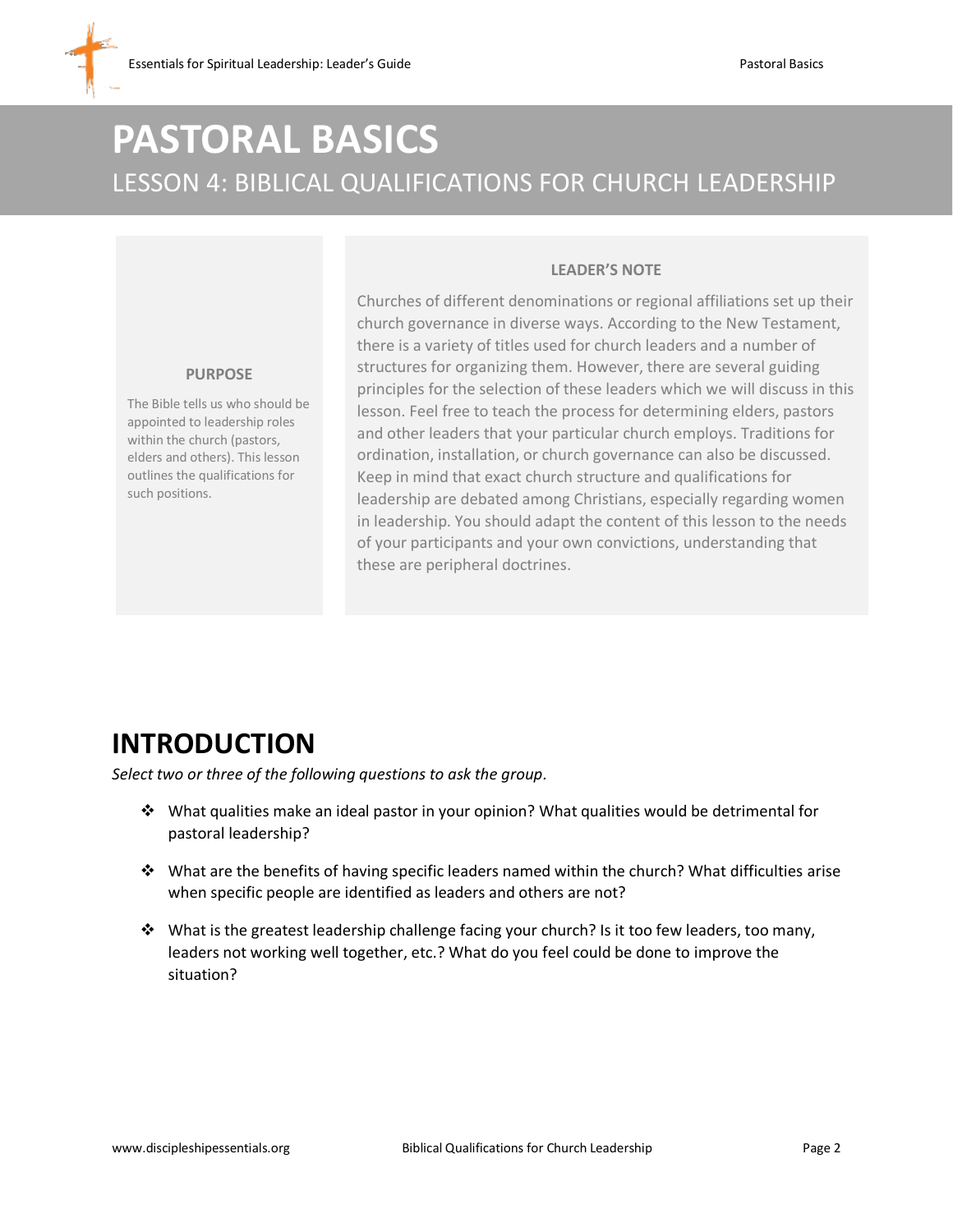### **STUDY**

*Instruct the group on the following points.*

#### **TEACH**

- ❖ **Spiritual Leadership in the Christian Church:** Churches are made up of ordinary Christians going through a process of extraordinary transformation! The Church has been given the truths of God to defend and pass down to the next generation.
	- $\triangleright$  A church can be any number of believers meeting together for the purposes of proclaiming truth, worshiping together, growing in holiness, and serving in love. This assembly, in order to accomplish its mission, will benefit from leaders who keep people focused on the vision and mission of the church.
	- $\triangleright$  Church leadership can consist of one pastor, multiple pastors and staff members, or elders chosen by the church to act as pastors. In addition to these leaders, deacons, overseers, teachers, or small group leaders may be chosen.
	- $\triangleright$  There is much Biblical guidance for choosing leaders and what should be expected of them. When selecting a leader from among the people or from outside the community, care must be taken to seek God's choice to ensure the health of the Church.
- ❖ **Why appoint leaders at all?** Because we are all equal in God's sight and follow Jesus as our master and King, it may seem strange to appoint people as church leaders. Most Christian churches have some form of church leadership, and there are some very good reasons why:
	- ➢ **Leaders help in orderly worship:** When we come together and worship God, read from the Word, and remember Jesus through communion, we are told to do so in an orderly and peaceful fashion (1 Corinthians 14:26-40). If certain people are not designated to lead the worship, to teach, to serve or to pray, then the worship service could be chaotic. If the congregation wants to have someone teach and someone to lead worship, those leaders need to be recognized.
	- ➢ **Some leadership gifts require public recognition:** While every member of a church community should serve with their spiritual gifts, some gifts require public recognition. You can serve, encourage, or give financially without being given an official position within the church. But the gifts of preaching or leading worship are acknowledged publicly with a title or designation, even if the position is shared with others who are also gifted in these areas (2 Timothy 1:11).
	- ➢ **Leaders provide good examples to follow:** We all need good examples to follow, and we're instructed to obey and submit to our spiritual leaders. When a church carefully appoints leaders based on Biblical qualifications, the church community will willingly respect and follow them. (Hebrews 13:7,17).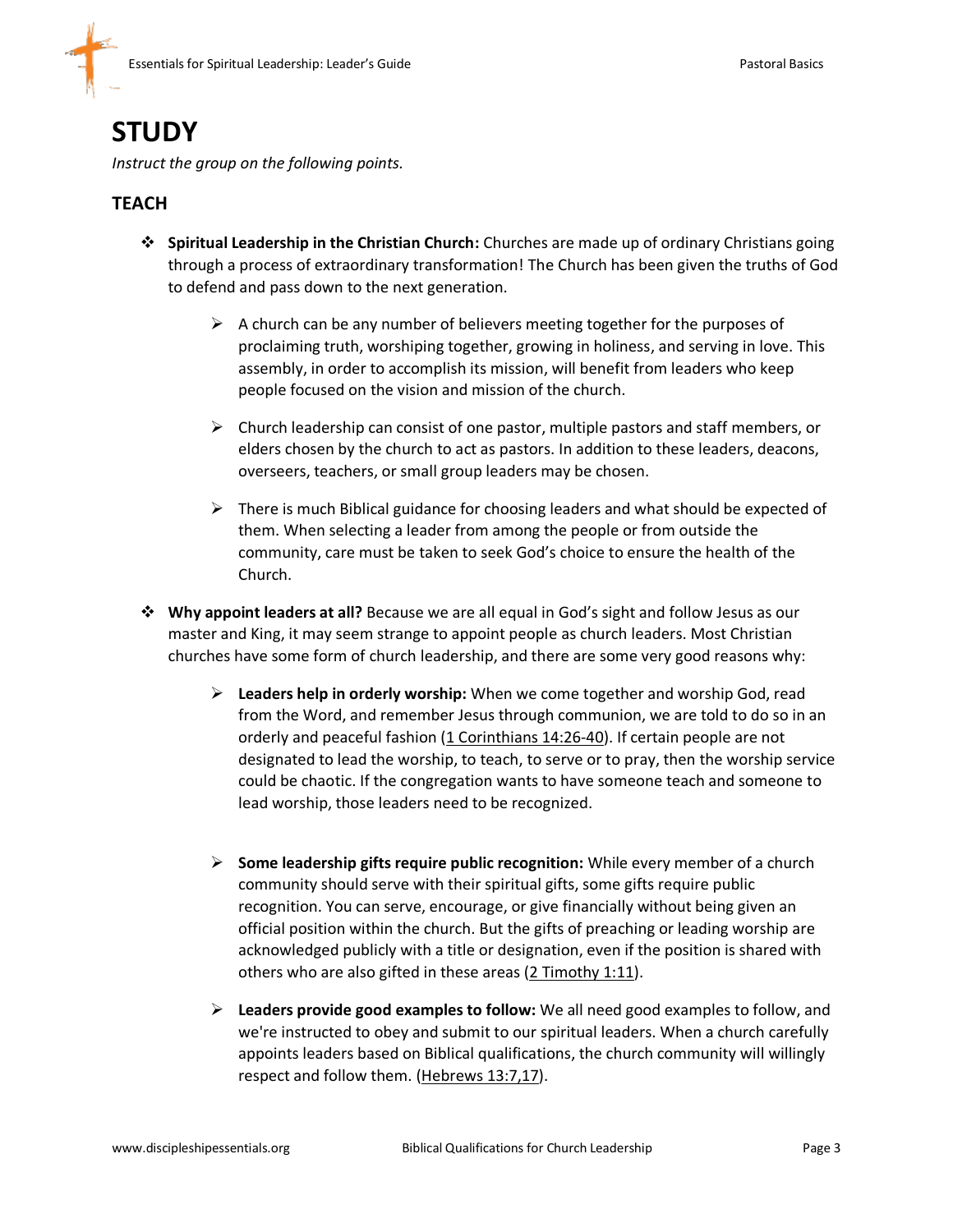- ➢ **Leaders create unity within a church:** The work of the church is important and complex, and too many leaders can make it complicated to know which person to follow. A group of leaders can create unity if they work together with a single vision and purpose. God uses designated leaders who provide vision for the church, and who equip and encourage the people (Philippians 2:2).
- ➢ **Appointing leaders follows a Biblical pattern:** Throughout the Old Testament, God ordained specific people (priests) to oversee the worship activities of the temple. In the New Testament Church, God chose and equipped specific men to be Apostles, and Paul chose specific men in the churches to be elders. God gives people gifts for them to use in His work. When we recognize the gifts of others and give them the authority to lead us, we honour God and act Biblically (2 Timothy 1:6, 1 Corinthians 12:27-31).
- ❖ **Church Government:** Churches today have many different forms of government, or leadership hierarchy. The Roman Catholic and Orthodox churches have a world-wide governing body, while some protestant churches have regional authorities. Many have no governing authority but affiliate with one another through denominations. The exact nature of church government is a peripheral doctrine – that is, church government is not a requirement for salvation. And it is a matter on which Christians may disagree.
	- $\triangleright$  The New Testament gives guidance on church leadership which can be applied to churches today. The following task focuses on that teaching.

#### **TASK:**

Divide participants into small groups. Have them look at the following verses, and then answer the questions. Take no more than 10 minutes for this activity, then allow participants to share answers with the larger group. Make note of the answers on chart paper, blackboard or other media if available.

Verses:

| Colossians 1:18 | Acts 14:23     |
|-----------------|----------------|
| Ephesians 4:11  | 1 Timothy 5:17 |
| Titus 1:5       | 1 Peter 5:1-2  |

Questions:

Who has the highest place of authority within a church? Who was appointed and to what positions? How many were appointed to these positions? In what ways is this leadership model good for the Church?

#### **TEACH:**

➢ **Elders:** The churches of the New Testament were each governed by a group of elders (a select group of older, wiser men). There is no mention of one elder only governing a church no matter how small, so we know that leadership was always held by a group.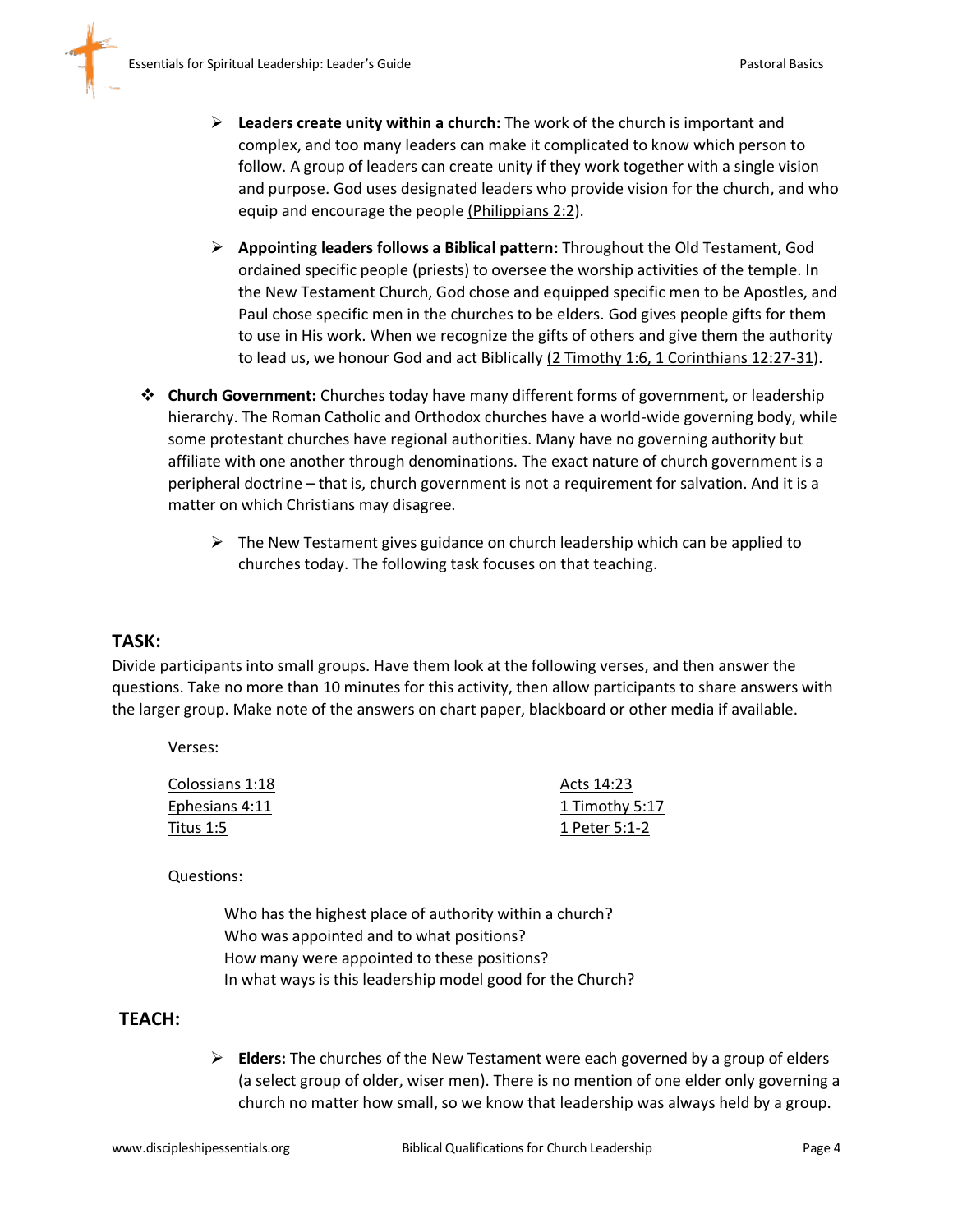Before the New Testament church age, the people of God appointed elders to deal with matters of faith and practice. When they began to gather together under the name of Jesus in the New Testament, they continued with the tradition of appointing these elders.

- o **Many Names:** The New Testament uses various names for appointed church leaders, usually elders or overseers. They are all equal in position and are interchangeable designations, though they may differ in their various gifts and roles.
	- *Elders* are older, wiser men and experienced in the faith.
	- *Overseers* are supervisors or administrators.
	- *Pastors* are those who shepherd and care for the people.
	- *Stewards* are those who protect the shared resources of the church.
- o **Elders and Pastors:** The role of pastor receives little mention in the Bible, but it is a more common practice among churches today to appoint a single pastor or sometimes several pastors. The historical Biblical pattern is that a group of elders govern the church according to their gifts. Of the elders, one may be appointed a pastor or teacher. Our modern day practice of appointing or hiring a pastor to oversee and lead the people does not conflict with the Biblical model because the pastor is accountable to the elders, and they serve alongside one another according to their gifts.
- o **Responsibility of Elders:** There is no authority without responsibility, and elders are specifically responsible for many things.
	- **Shepherd the flock (1 Peter 5:2)**
	- **Exercise oversight** (1 Peter 5:2)
	- **Live as an example** (1 Peter 5:3)
	- **Pray for the sick** (James 5:14)
	- **Teach the people** (1 Timothy 5:17)
	- **Settle disputes** (Acts 15:2, 22-29)
	- **Make decisions respecting doctrine** (Acts 15:6, 16:4)
- ➢ **Deacons:** A second level of leadership in the church is the role of deacon. The qualifications required for deacons are like those of elders, but without the suggestion of being older and more mature. The role of a deacon in the church is more practical in nature, as it includes ministering to the functional and physical needs of the people. They hold a recognized office in order to serve the church; they are servants with honour, but distinct from elders (Philippians 1:1).
- ➢ **Other Roles within a Church:** Modern churches may have different roles in the church and hire, appoint or otherwise recognize individuals who serve as administrators, worship leaders, teaching pastors, administrative pastors, missionaries, evangelists, children's ministry or youth workers, counselors, or any number of other roles. While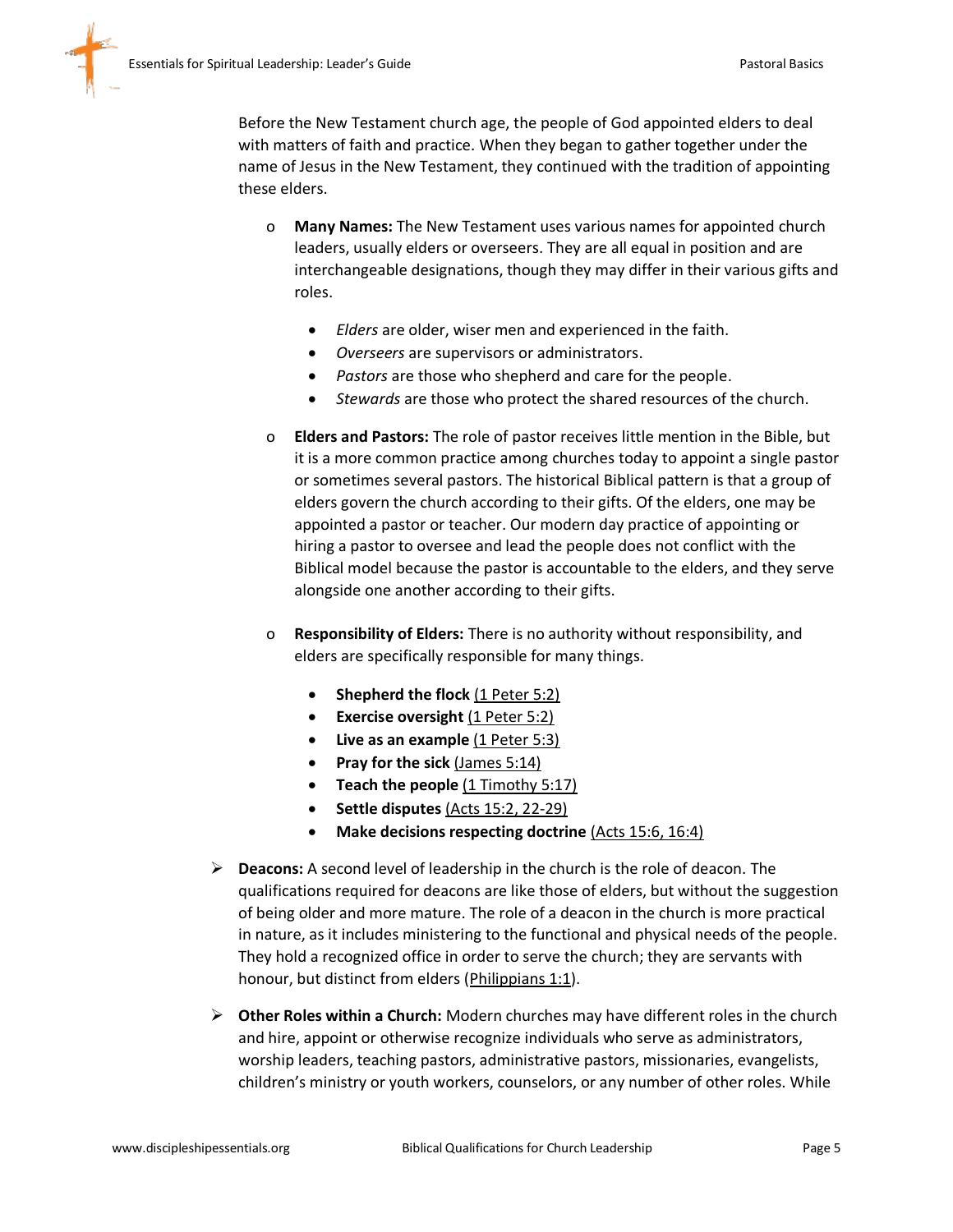these roles are not specifically mentioned in the Bible, they function in ministries that require specialized skills. Some may even be designated as elders or deacons.

❖ **Qualifications for Leadership:** Those appointed to a position of leadership within a church should meet all the qualifications set out in Scripture. These are not easy to fulfill, but it is the responsibility of the people to select and recognize only those who are worthy of the title.

| <b>Qualifications for Elders</b>                                                                                                                                                                                                                                                                                                                                                             |                                                                                                                                                                                                                                                                                                                                                                                                                                                                                                         |  |
|----------------------------------------------------------------------------------------------------------------------------------------------------------------------------------------------------------------------------------------------------------------------------------------------------------------------------------------------------------------------------------------------|---------------------------------------------------------------------------------------------------------------------------------------------------------------------------------------------------------------------------------------------------------------------------------------------------------------------------------------------------------------------------------------------------------------------------------------------------------------------------------------------------------|--|
| 1 Timothy 3:1-7                                                                                                                                                                                                                                                                                                                                                                              | <b>Titus 1: 5-9</b>                                                                                                                                                                                                                                                                                                                                                                                                                                                                                     |  |
| Above reproach (vs. 2)<br>The husband of one wife (vs. 2)<br>Self-controlled (vs. 2)<br>Respectable (vs. 2)<br>Hospitable (vs. 2)<br>Able to teach (vs. 2)<br>Not a drunkard (vs. 3)<br>Gentle (vs 3)<br>Not quarrelsome (vs. 3)<br>Not a lover of money (vs. 3)<br>Manage children and household well<br>$(vs. 4-5)$<br>Mature in the faith (vs. 6)<br>Well thought of by outsiders (vs. 7) | Above reproach (vs. 6)<br>Husband of one wife (vs. 6)<br>Children are believers (vs. 6)<br>$\bullet$<br>Not arrogant or quick tempered (vs. 7)<br>Not a drunkard (vs. 7)<br>Not violent (vs. 7)<br>$\bullet$<br>Not greedy for dishonest gain (vs. 7)<br>Hospitable (vs. 8)<br>Lover of good (vs. 8)<br>Self-controlled (vs. 8)<br>Upright and Holy (vs. 8)<br>Disciplined (vs. 8)<br>Hold firmly to the truth (vs. 9)<br>Able to instruct in doctrine (vs. 9)<br>Able to rebuke false teachers (vs. 9) |  |

 $\triangleright$  These are incredibly high standards for an individual to live up to, but they demonstrate the importance of the Church to God. He does not merely want someone who aspires to have power and control to govern His people. Someone very hungry for attention and power should in fact be considered suspicious as a candidate for leadership!

| <b>Qualifications for Deacons</b>     |                                                                                        |
|---------------------------------------|----------------------------------------------------------------------------------------|
| 1 Timothy 3:8-13                      |                                                                                        |
|                                       |                                                                                        |
| $\bullet$                             | Be dignified (vs. 8)                                                                   |
|                                       | Speak truth (vs. 8)                                                                    |
| $\bullet$                             | Don't drink too much (vs. 8)                                                           |
| Not dishonest with money (vs. 8)<br>٠ |                                                                                        |
| $\bullet$                             | Sure of and committed to their faith (vs. 9)                                           |
| $\bullet$                             | Have a clear conscience (vs. 9)                                                        |
| ٠                                     | Tested and proven blameless (vs. 10)                                                   |
| ٠                                     | Their wives must be dignified, exercise faithfulness and self-control, and not slander |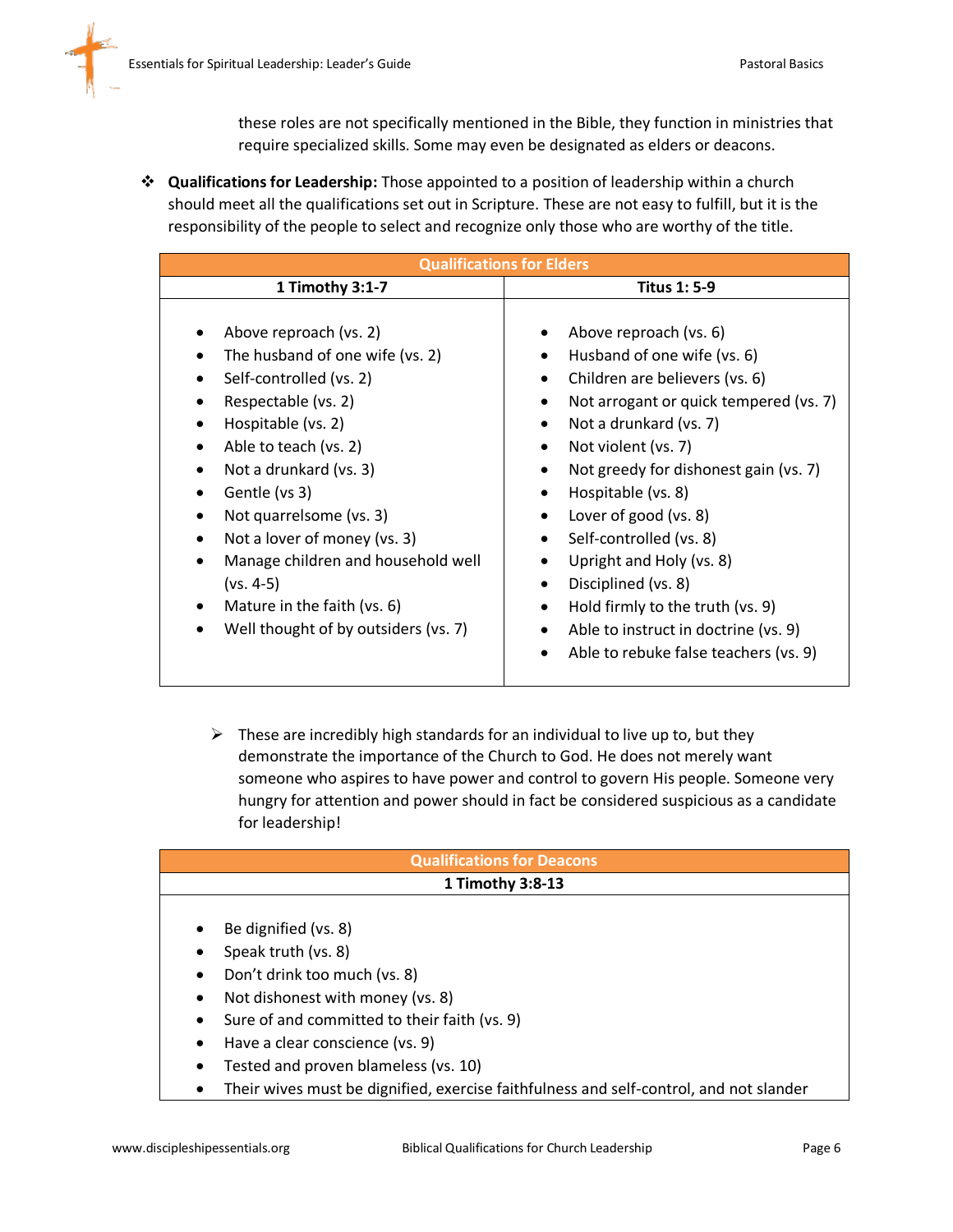

- others (vs. 11)
- Husband of one wife (vs. 12)
- Manage children and household well (vs. 12)
	- $\triangleright$  Even though the qualifications are similar to those of elders, deacons serve the church in different ways than elders. The word we translate as 'deacon' is also translated as servant, but not overseer. One interesting example is the reference to a woman named Phoebe (Romans 16:1) who in the original Greek is listed as a deaconess (or a female deacon). It is unclear whether women served as deacons, or whether deacons' wives held this particular role.
- ❖ **Questions about Leadership in the Church:** The previous lists will cause us to ask certain questions about the practical application of these requirements. While the Church varies widely on these issues, we have outlined some of the most common positions below.
	- ➢ **The Role of Women in Leadership in the Church:** Traditionally, only men have served as elders or pastors within the Church, but now churches differ on this matter.
		- o The Bible indicates that men and women are equal in value to God and to the Church. Women receive the same blessings of salvation and relationship with God without regard to their gender. Women are gifted by God and should be encouraged to serve where their gifts meet needs.
		- o There are those who propose that only men are permitted to be elders (and therefore pastors or senior leaders). They understand verses of the Bible (such as 1 Timothy 2:11-14 and 1 Corinthians 14:33-36) to support this belief, which prohibits women from certain necessary activities. They also hold to the Biblical example of only men in the role of apostle and elder, or men exclusively teaching the Word. These people may allow a woman to function as a deaconess, or have specific leadership over areas such as ministry to children or hospitality.
		- o Those who now allow women to hold positions of elder (and therefore pastor or senior leader) point to the Biblical examples of women serving in their churches. Priscilla was well educated, served alongside Paul, and taught Apollos in Ephesus (Acts 18:18-26). Other women held offices such as judge, queen and prophetess. They believe that if God has gifted a woman with the skills necessary to be a pastor or elder, He will bless her in that capacity.
		- o It should be noted that in many places in the world today, a lack of qualified godly men may require women to take positions of leadership within the Church.
	- ➢ **The Issue of Divorced Leaders in the Church:** The description of a church leader requires that they are the 'husband of one wife' (1 Timothy 3:2, 12 and Titus 1:6). These passages are sometimes used in discussion about divorced people serving in the church.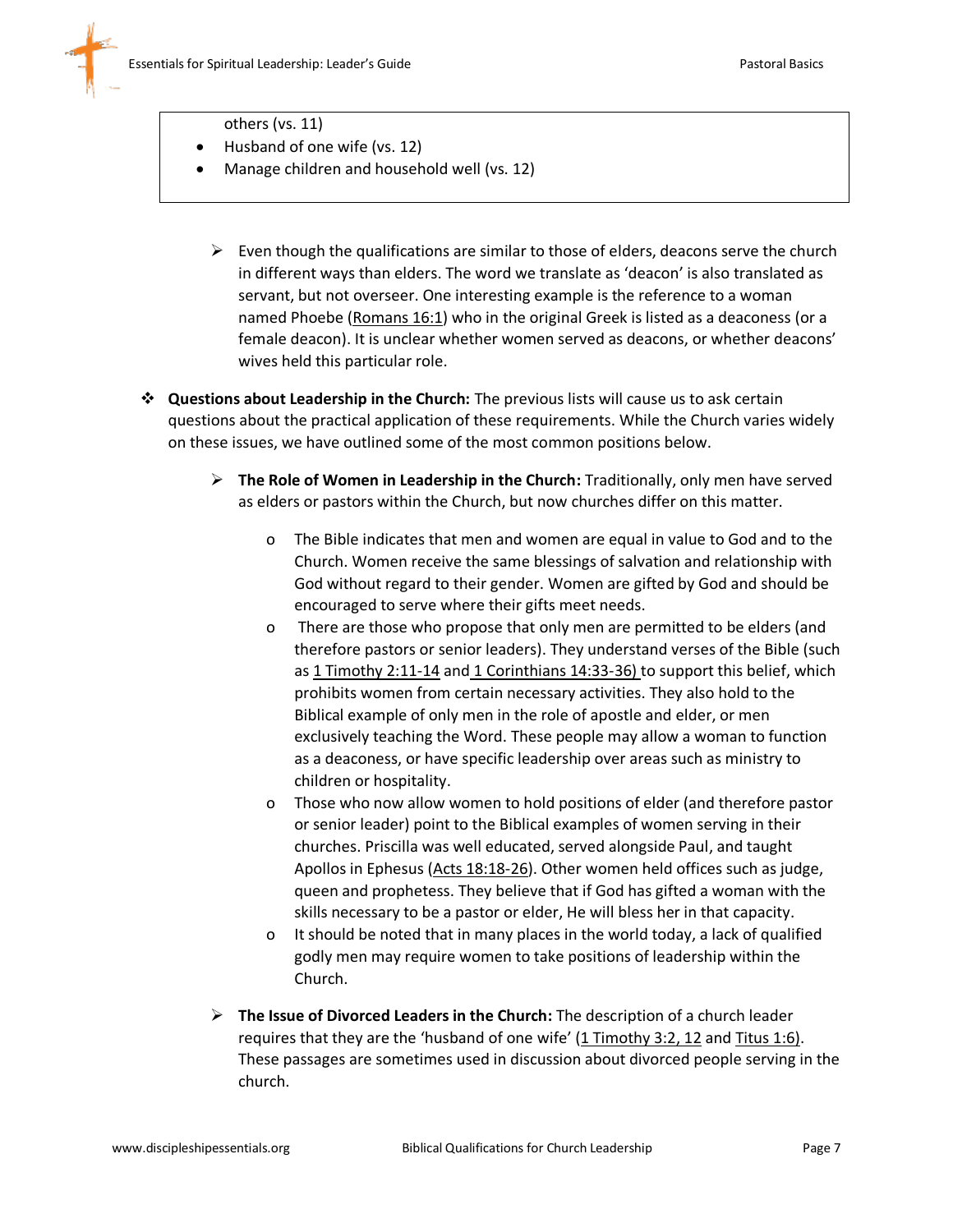- o Some Christians believe that because divorce is often the result of sin and is not desirable in God's eyes, a man who has been divorced is disqualified from church leadership. They understand the above passages to mean that a divorced man who has been remarried has been the husband of more than one wife.
- o Many Christians believe that divorce or remarriage because of death does not necessarily disqualify someone from church leadership. They hold that these passages refer to being married to only one woman at a time, and therefore rule out those in polygamous marriages or those who are married but having sexual relations with others at the same time. Some Christians may allow a divorced person to be a leader in the church if the divorce took place prior to their conversion, or if they were not at fault for the failed marriage. Taking into account a person's entire character is necessary for choosing wisely, but it is wiser to assess how a person is living and following God now, rather than what they were like in their youth.
- ➢ **The Issue of Family Life of Church Leaders :** What does family life have to do with Christian leadership? And why is the faith of a child an indication of the leadership skills of the parent?
	- o The qualifications for an elder specify that children of the candidate are required to follow in the faith, and be obedient and well-behaved (Tit**u**s 1:6). Ability to lead one's family well is a good indicator of their ability to lead a church.
	- o Some Christians have taken this statement to mean that elders must be married, and must have children who are old enough to make a profession of faith. They may also require an elder to step down from this position if their child renounces Christianity.
	- o Many Christians would hold that men who have demonstrated good parenting and management of their household are qualified for eldership, even if their child leaves the faith. They also say that a man who is advanced in years but single and not a father, may also be an elder.
- ➢ **The Issue of Church Leadership Being a Paid Position:** It is the practice in many churches to appoint or elect elders (who are volunteers), and to also hire a pastor with a salary. There is some disagreement about the issue of who should receive financial support and whether those who teach and lead should be compensated by the church in some way.
	- o Some Christians believe that spiritual leaders should not accept monetary compensation for their work. They refer to the apostles not acquiring gold or silver as they ministered, and the rebuke to not be greedy (Matthew 10:5-11, Luke 9:1-5). Indeed, we should not all expect to be paid when using the gifts God has given us.
	- o Many Christians look at the teachings of Paul which instruct churches to give honour – which can also be understood as wages – to those who rule well and preach and teach (1 Timothy 5:17-18, 1 Corinthians 9:3-18).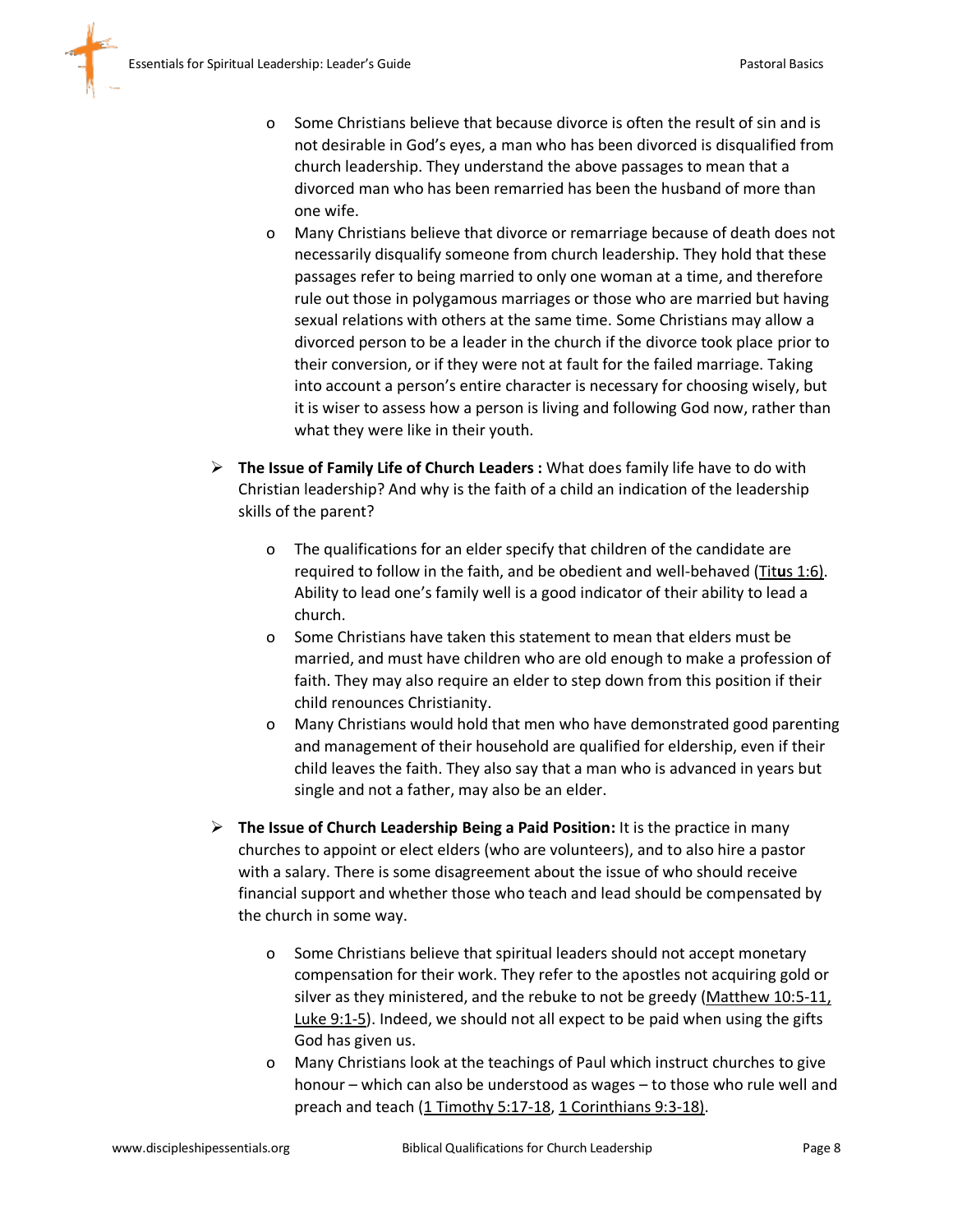- o If the church expects full-time availability of spiritual leaders so that working a regular job would be impossible, then they must financially support the pastor and his family. Many pastors work very long hours, and their payment ensures they have time to serve the people of God.
- o It is not necessary to pay every leader in a church. For example, those who serve as elders, advisors, or who occasionally teach or counsel. This decision should be made by each church individually. There is Biblical evidence for financially supporting some of those who serve in a church, and those sent out from a church to preach the Gospel.
- ❖ **Choosing and Installing the Right People:** With all of these qualifications in mind, how can a church select competent elders, pastors, and administrators to serve the people?
	- ➢ **Determine what service is needed**: The needs of each individual congregation are different. A small church of 25 people may not need a paid pastor and several elders. Two or three may be sufficient. The larger a church grows, and the more complex and far reaching their ministry, the more leaders are required. A church should come together and elect or appoint people who can make these decisions and select leadership.
	- ➢ **Pray:** It is the Holy Spirit who sets apart people to be leaders within the Church (Acts 20:28), so the job of the congregation is to discern who God has chosen. This requires prayer and may be accompanied by fasting, waiting and watching.
	- ➢ **Appoint those who serve without Recognition:** If a church is functioning well, some people will already be using their gifts of teaching, administration, serving, giving, shepherding, preaching etc. without a formal position. The people who are already serving well and have a good reputation should be the first considered for positions of spiritual leadership.
	- ➢ **Observe the character of qualified candidates:** It is important to observe the character of leadership candidates and assess them in light of the Scripture. Actions, attitudes and character should be addressed, which is why a candidate should not be appointed until enough time has passed to make a careful, prayerful decision.
	- ➢ **Publically appoint key ministry leaders:** Once leaders have been chosen, they should be publically recognized in the church community. There are references in the Bible to elders laying hands on and praying over individuals commissioned for ministry, recognizing the gifts of the Spirit within them (1 Timothy 5:22, 2 Timothy 1:6).
- ❖ **Conclusion:** Aspiring to leadership within the Church is no small task, and those who wish to appoint leaders must carefully evaluate each person's suitability for the task. It is not in ourselves that we are able to serve God, rather it is God who equips and trains us for righteousness. God blesses His church through individuals who aspire to serve Him faithfully in whatever capacity He chooses for them.